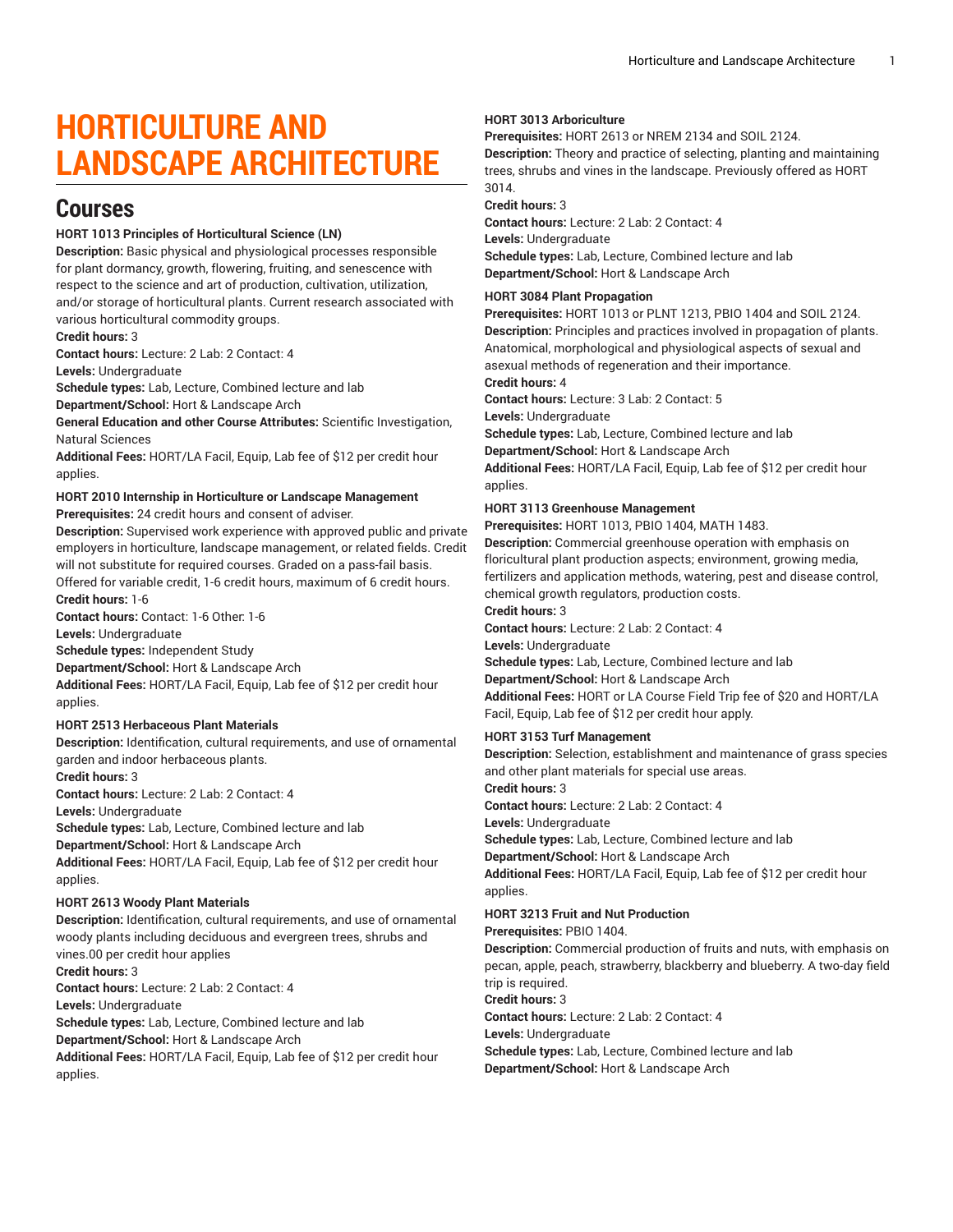## **HORT 3253 Personnel and Financial Management for Horticulture**

**Prerequisites:** HORT 1013 or LA 1013 and one upper division HORT or LA course.

**Description:** Preparing and executing an operational budget in a horticultural service industry and methods for maintaining an effective work force.

**Credit hours:** 3 **Contact hours:** Lecture: 3 Contact: 3 **Levels:** Undergraduate **Schedule types:** Lecture **Department/School:** Hort & Landscape Arch

## **HORT 3433 Commercial Vegetable Production**

**Prerequisites:** HORT 1013, SOIL 2124 and PBIO 1404. **Description:** Commercial production and marketing of vegetable crops. May not be used for Degree Credit with HORT 5433.

**Credit hours:** 3

**Contact hours:** Lecture: 3 Contact: 3

**Levels:** Undergraduate

**Schedule types:** Lecture

**Department/School:** Hort & Landscape Arch **Additional Fees:** HORT/LA Facil, Equip, Lab fee of \$12 per credit hour applies.

## **HORT 3513 Landscape Irrigation**

**Prerequisites:** HORT 1013 or LA 1013.

**Description:** Basics of landscape irrigation with an emphasis on residential irrigation design, maintenance and installation. **Credit hours:** 3

**Contact hours:** Lecture: 2 Lab: 2 Contact: 4

**Levels:** Undergraduate

**Schedule types:** Lab, Lecture, Combined lecture and lab

**Department/School:** Hort & Landscape Arch

**Additional Fees:** HORT/LA Facil, Equip, Lab fee of \$12 per credit hour applies.

## **HORT 3613 Bidding and Estimating**

**Prerequisites:** ACCT 2003 or ACCT 2103.

**Description:** Budgeting, bid preparation and job cost estimation for landscape related industries including golf course budgeting, overhead and labor budgeting, and profitable pricing. Previously offered as HORT 3612.

**Credit hours:** 3 **Contact hours:** Lecture: 3 Contact: 3 **Levels:** Undergraduate **Schedule types:** Lecture **Department/School:** Hort & Landscape Arch

## **HORT 3713 Urban Horticulture Production**

**Prerequisites:** HORT 1013.

**Description:** Principles and production of crops for public or community practices with emphasis on production associated with hydroponics, raised beds, containers, controlled environments, roof tops, high tunnels, and farmers markets.

#### **Credit hours:** 3

**Contact hours:** Lecture: 2 Lab: 2 Contact: 4 **Levels:** Undergraduate **Schedule types:** Lab, Lecture, Combined lecture and lab **Department/School:** Hort & Landscape Arch **Additional Fees:** HORT/LA Facil, Equip, Lab fee of \$12 per credit hour

applies.

## **HORT 3833 Hydroponics and Soilless Crop Production**

#### **Prerequisites:** HORT 1013.

**Description:** Basics of soilless production with emphasis on hydroponics and aquaponic production of vegetables and cut flowers.

**Credit hours:** 3

**Contact hours:** Lecture: 3 Contact: 3

**Levels:** Undergraduate

**Schedule types:** Lecture

**Department/School:** Hort & Landscape Arch **Additional Fees:** HORT/LA Facil, Equip, Lab fee of \$12 per credit hour applies.

## **HORT 4010 Special Topics in Horticulture**

**Description:** New and emerging areas of study in Horticulture. Offered for variable credit, 1-4 credit hours, maximum of 9 credit hours.

**Credit hours:** 1-4 **Contact hours:** Lecture: 1-4 Contact: 1-4 **Levels:** Undergraduate **Schedule types:** Lecture **Department/School:** Hort & Landscape Arch

## **HORT 4053 International Experience in Horticulture (I)**

**Description:** Participation in international travel to develop an understanding of different horticultural systems and technologies used outside the U.S. **Credit hours:** 3 **Contact hours:** Lecture: 3 Contact: 3 **Levels:** Undergraduate **Schedule types:** Lecture **Department/School:** Hort & Landscape Arch **General Education and other Course Attributes:** International Dimension

## **HORT 4133 Temperature Stress Physiology**

**Prerequisites:** BIOC 3653 and PBIO 4463 or HORT 4963. **Description:** Effects of heat, chilling and freezing stress on plants. Responses to temperature extremes at the molecular to whole plant levels with emphasis on mechanisms of injury and resistance. Same course as PLNT 4133. May not be used for degree credit with HORT 5133 and PLNT 5133. **Credit hours:** 3

**Contact hours:** Lecture: 3 Contact: 3 **Levels:** Undergraduate **Schedule types:** Lecture **Department/School:** Hort & Landscape Arch

**HORT 4453 Turfgrass Physiology and Ecology**

**Prerequisites:** HORT 3153, PBIO 1404.

**Description:** A study of the relationship between turf physiology and modern turf management practices. Concepts of stand ecology with emphasis on species dominance in stressful environments. May not be used for Degree Credit with HORT 5453.

**Credit hours:** 3

**Contact hours:** Lecture: 3 Contact: 3 **Levels:** Undergraduate **Schedule types:** Lecture **Department/School:** Hort & Landscape Arch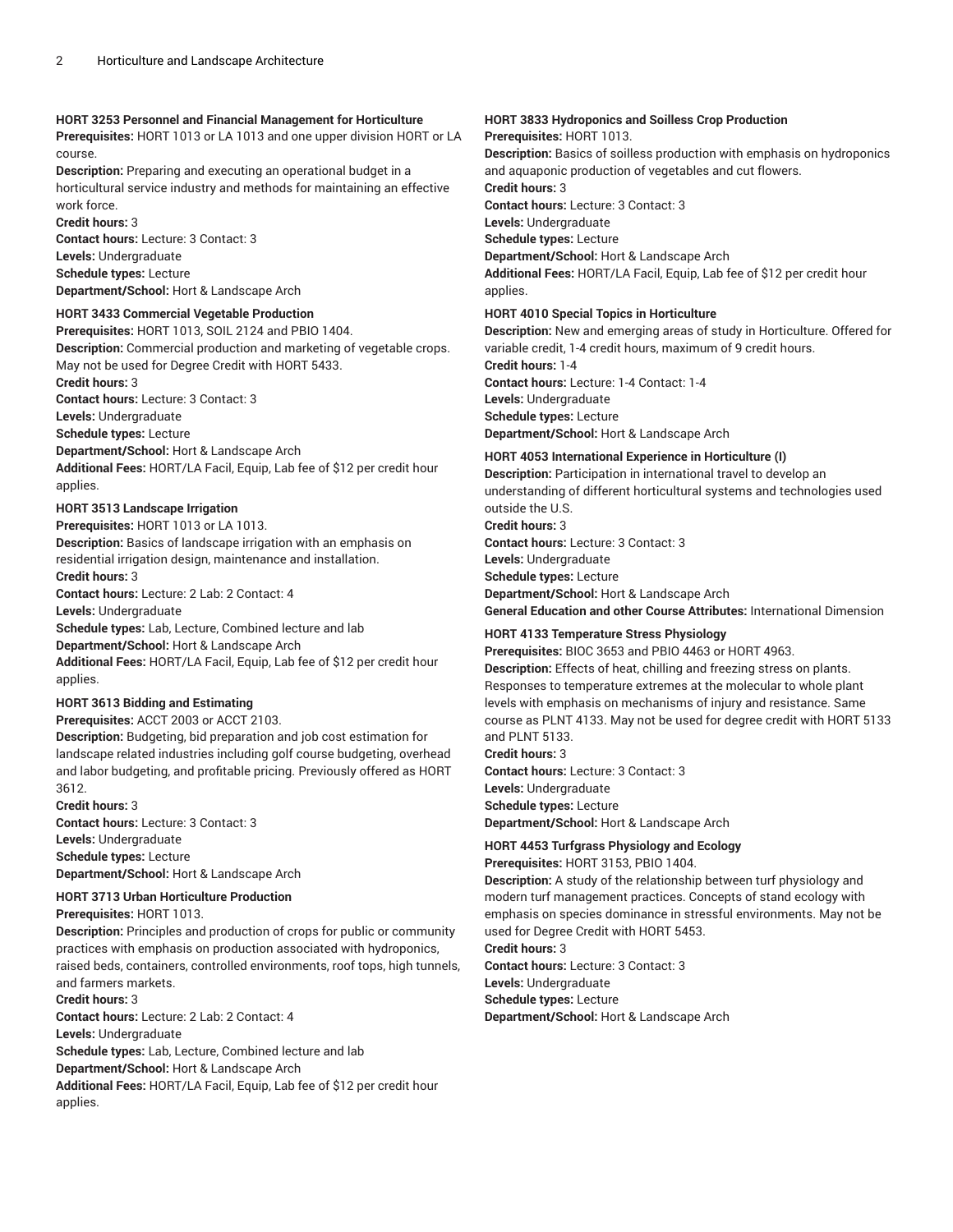## **HORT 4493 Athletic Field Management**

#### **Prerequisites:** HORT 3153.

**Description:** Principles, practices and challenges associated with natural turf- covered athletic field management; field construction, maintenance and evaluation of playing surface quality; soil physical properties influencing management and field use, construction and maintenance materials specification, and traction, hardness and ball response factors. Offered in combination with HORT 5493. No credit for both HORT 4493 and HORT 5493.

**Credit hours:** 3

**Contact hours:** Lecture: 3 Contact: 3 **Levels:** Undergraduate **Schedule types:** Lecture **Department/School:** Hort & Landscape Arch

## **HORT 4543 Sustainable Nursery Production**

**Prerequisites:** HORT 2613 and SOIL 2124. **Description:** Sustainable commercial production of field- and containergrown woody ornamental crops. Previously offered as HORT 3544. May not be used for Degree Credit with HORT 5543. **Credit hours:** 3

**Contact hours:** Lecture: 2 Lab: 2 Contact: 4

**Levels:** Undergraduate

**Schedule types:** Lab, Lecture, Combined lecture and lab **Department/School:** Hort & Landscape Arch

#### **HORT 4713 Public Garden Management**

#### **Prerequisites:** HORT 1013.

**Description:** Issues and methods in public garden management, including database management of collections, conservation of native species, grant writing, volunteer coordination, computerized mapping systems, master planning, and other topics pertaining to a career in public horticulture. Field trips required. May not be used for Degree Credit with HORT 5713.

**Credit hours:** 3

**Contact hours:** Lecture: 1 Lab: 4 Contact: 5

**Levels:** Undergraduate

**Schedule types:** Lab, Lecture, Combined lecture and lab **Department/School:** Hort & Landscape Arch

#### **HORT 4773 Applied Landscape Planning**

**Description:** Concepts of landscape management, design and construction including hand graphics and AutoCad with an emphasis on residential landscape. No credit for students in the landscape architecture or landscape management programs. Previously offered as HORT 4774.

**Credit hours:** 3

**Contact hours:** Lecture: 2 Lab: 2 Contact: 4 **Levels:** Undergraduate **Schedule types:** Lab, Lecture, Combined lecture and lab **Department/School:** Hort & Landscape Arch

## **HORT 4901 Horticulture in Controlled Environments Laboratory**

**Prerequisites:** HORT 4903 or concurrent enrollment.

**Description:** Hands-on experiences and virtual field trips designed to reinforce principles discussed in HORT 4903, and to develop skill sets important to successful implementation of horticultural practices in controlled environments. May not be used for Degree Credit with HORT 5901.

**Credit hours:** 1 **Contact hours:** Lab: 2 Contact: 2 **Levels:** Undergraduate **Schedule types:** Lab **Department/School:** Hort & Landscape Arch

## **HORT 4903 Horticulture in Controlled Environments**

**Prerequisites:** CHEM 1215 and HORT 3113.

**Description:** Designing, constructing, monitoring, and manipulating controlled environments for efficient horticultural production. May not be used for degree credit with HORT 5903.

**Credit hours:** 3

**Contact hours:** Lecture: 3 Contact: 3 **Levels:** Undergraduate **Schedule types:** Lecture **Department/School:** Hort & Landscape Arch

#### **HORT 4933 Principles of Sustainable and Organic Horticulture**

**Prerequisites:** HORT 1013. **Description:** Principles and practices of sustainable, organic, and alternative horticultural management systems.

**Credit hours:** 3 **Contact hours:** Lecture: 3 Contact: 3 **Levels:** Undergraduate **Schedule types:** Lecture **Department/School:** Hort & Landscape Arch

## **HORT 4943 International Horticulture**

#### **Prerequisites:** HORT 1013.

**Description:** Overview of the horticulture industry worldwide. Export, marketing, and international trade issues in a global horticulture context. Individual country analyses of specific fruit, vegetable and ornamental crops. May not be used for Degree Credit with HORT 5943.

**Credit hours:** 3

**Contact hours:** Lecture: 3 Contact: 3 **Levels:** Undergraduate **Schedule types:** Lecture

**Department/School:** Hort & Landscape Arch

## **HORT 4953 Plant Growth and Development**

**Prerequisites:** HORT 1013 and PBIO 1404.

**Description:** Plant embryogenesis and organogenesis; growth and development of shoots and reproductive structures; plant developmental processes including shoot expansion and dormancy as influenced by temperature, light, and other environmental factors. May not be used for Degree Credit with HORT 5953.

**Credit hours:** 3 **Contact hours:** Lecture: 3 Contact: 3 **Levels:** Undergraduate **Schedule types:** Lecture

**Department/School:** Hort & Landscape Arch

## **HORT 4963 Horticulture Physiology**

**Prerequisites:** CHEM 1215 and BIOL 1114.

**Description:** Physiology of horticultural plants, including water relations, respiration, photosynthesis, and growth and development. Offered in combination with HORT 5963. May not be used for degree credit with HORT 5963.

**Credit hours:** 3

**Contact hours:** Lecture: 3 Contact: 3

**Levels:** Undergraduate

**Schedule types:** Lecture

**Department/School:** Hort & Landscape Arch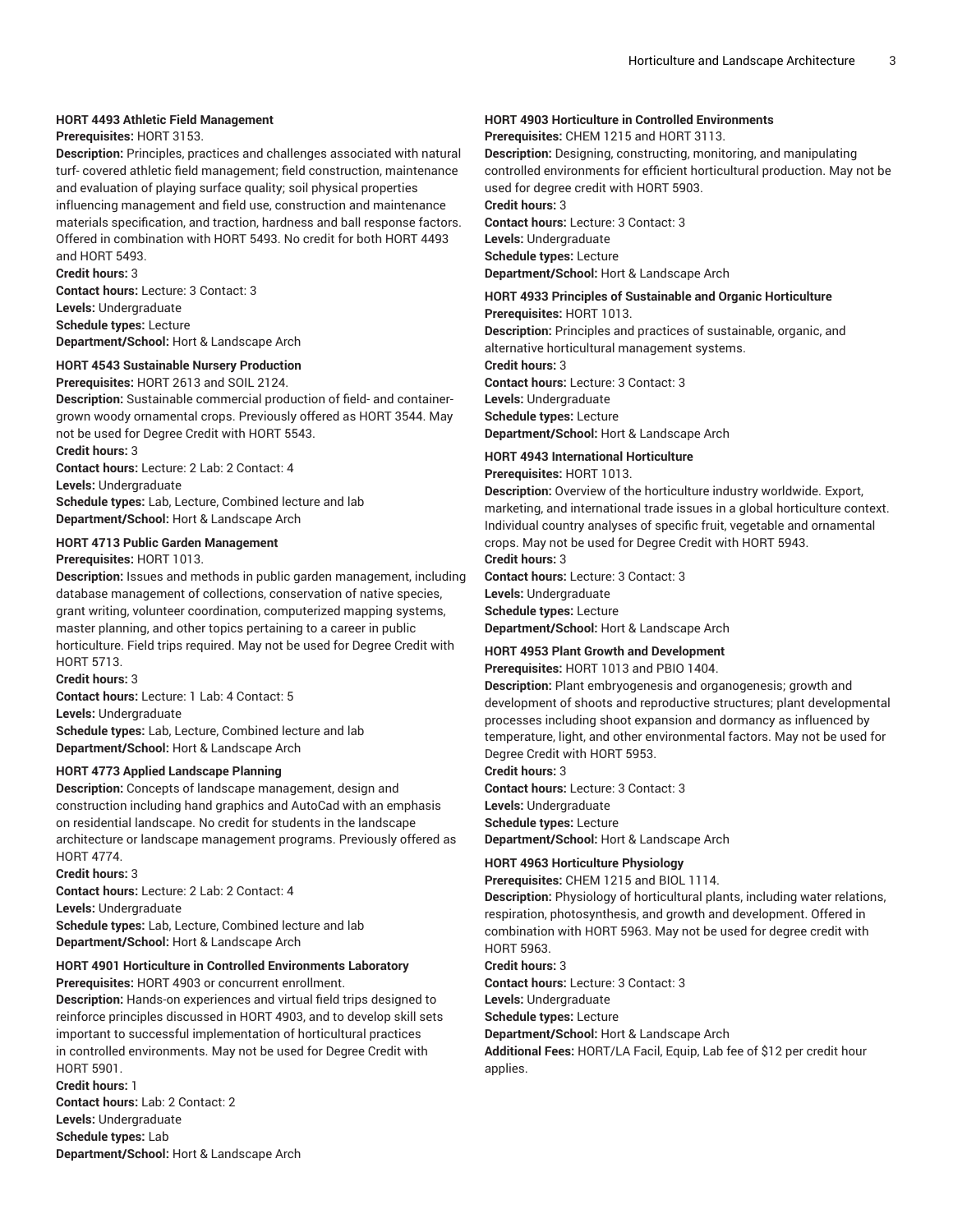#### **HORT 4973 Sustainable Landscape Management**

#### **Prerequisites:** HORT 1013 or LA 1013.

**Description:** The ecological principles and landscape resources supporting decision-making for sustainable landscape management. Retrofits of existing development for enhanced sustainability, including equipment selection, stormwater management, use of successional landscapes, permaculture, and organic methods. May not be used for Degree Credit with HORT 5973.

**Credit hours:** 3

**Contact hours:** Lecture: 3 Contact: 3 **Levels:** Undergraduate **Schedule types:** Lecture **Department/School:** Hort & Landscape Arch

#### **HORT 4990 Horticultural Problems**

**Prerequisites:** Consent of instructor.

**Description:** Study of horticultural problems under the supervision of a faculty member. Offered for variable credit, 1-6 credit hours, maximum of 6 credit hours.

**Credit hours:** 1-6

**Contact hours:** Contact: 1-6 Other: 1-6 **Levels:** Undergraduate **Schedule types:** Independent Study **Department/School:** Hort & Landscape Arch **Additional Fees:** HORT/LA Facil, Equip, Lab fee of \$12 per credit hour applies.

#### **HORT 5000 Master's Research and Thesis**

**Description:** Research on thesis problems required of master's degree candidates. Offered for variable credit, 1-6 credit hours, maximum of 6 credit hours.

**Credit hours:** 1-6 **Contact hours:** Contact: 1-6 Other: 1-6 **Levels:** Graduate

**Schedule types:** Independent Study

**Department/School:** Hort & Landscape Arch

**Additional Fees:** HORT/LA Facil, Equip, Lab fee of \$12 per credit hour applies.

## **HORT 5020 Graduate Seminar**

**Prerequisites:** Graduate standing.

**Description:** Proposal and results seminars for graduate programs. Offered for fixed credit, 1 credit hour, maximum of 2 credit hours. **Credit hours:** 1 **Contact hours:** Contact: 1 Other: 1 **Levels:** Graduate

**Schedule types:** Independent Study **Department/School:** Hort & Landscape Arch

**Additional Fees:** HORT/LA Facil, Equip, Lab fee of \$12 per credit hour applies.

#### **HORT 5110 Advanced Horticultural Problems**

**Description:** Selected research problems in horticulture, floriculture, landscape design; nursery production, olericulture and pomology. Offered for variable credit, 1-12 credit hours, maximum of 20 credit hours. **Credit hours:** 1-12 **Contact hours:** Contact: 1-12 Other: 1-12 **Levels:** Graduate **Schedule types:** Independent Study **Department/School:** Hort & Landscape Arch

**Additional Fees:** HORT/LA Facil, Equip, Lab fee of \$12 per credit hour applies.

#### **HORT 5133 Temperature Stress Physiology**

**Prerequisites:** BIOC 3653 and PBIO 4463 or HORT 4963.

**Description:** Effects of heat, chilling and freezing stress on plants. Responses to temperature extremes at the molecular to whole plant levels with emphasis on mechanisms of injury and resistance. Same course as PLNT 5133. May not be used for degree credit with PLNT 4133 and HORT 4133.

## **Credit hours:** 3

**Contact hours:** Lecture: 3 Contact: 3 **Levels:** Graduate **Schedule types:** Lecture **Department/School:** Hort & Landscape Arch

#### **HORT 5233 Experimental Horticulture**

**Description:** Methods of conducting research with horticultural crops, including organization and plans, field plot techniques and analysis of data.

**Credit hours:** 3 **Contact hours:** Lecture: 3 Contact: 3 **Levels:** Graduate **Schedule types:** Lecture **Department/School:** Hort & Landscape Arch

## **HORT 5293 Plant Response to Water Stress**

**Prerequisites:** BlOC 3653 and PBIO 4463.

**Description:** Physiological ramifications of water deficit stress on cells, tissues, plants and canopies. Discussion of the soil/plant/atmosphere continuum, and avoidance and tolerance mechanisms leading to drought resistance. Photosynthesis, transpiration, and water-use efficiency and their relationship to biomass accumulation and crop yield. Same course as PLNT 5293.

**Credit hours:** 3 **Contact hours:** Lecture: 3 Contact: 3 **Levels:** Graduate **Schedule types:** Lecture **Department/School:** Hort & Landscape Arch

## **HORT 5403 Commercial Vegetable Production**

**Prerequisites:** HORT 1013, SOIL 2124 and PBIO 1404. **Description:** Commercial production and marketing of vegetable crops. May not be used for degree credit with HORT 3433. **Credit hours:** 3 **Contact hours:** Lecture: 3 Contact: 3 **Levels:** Graduate **Schedule types:** Lecture **Department/School:** Hort & Landscape Arch

## **HORT 5423 Flowering and Fruiting in Horticultural Crops**

**Prerequisites:** PBIO 3463.

**Description:** Environmental, chemical and cultural factors affecting the flowering and fruiting of horticultural crops. Previously offered as HORT 5422.

**Credit hours:** 3 **Contact hours:** Lecture: 3 Contact: 3 **Levels:** Graduate **Schedule types:** Lecture

**Department/School:** Hort & Landscape Arch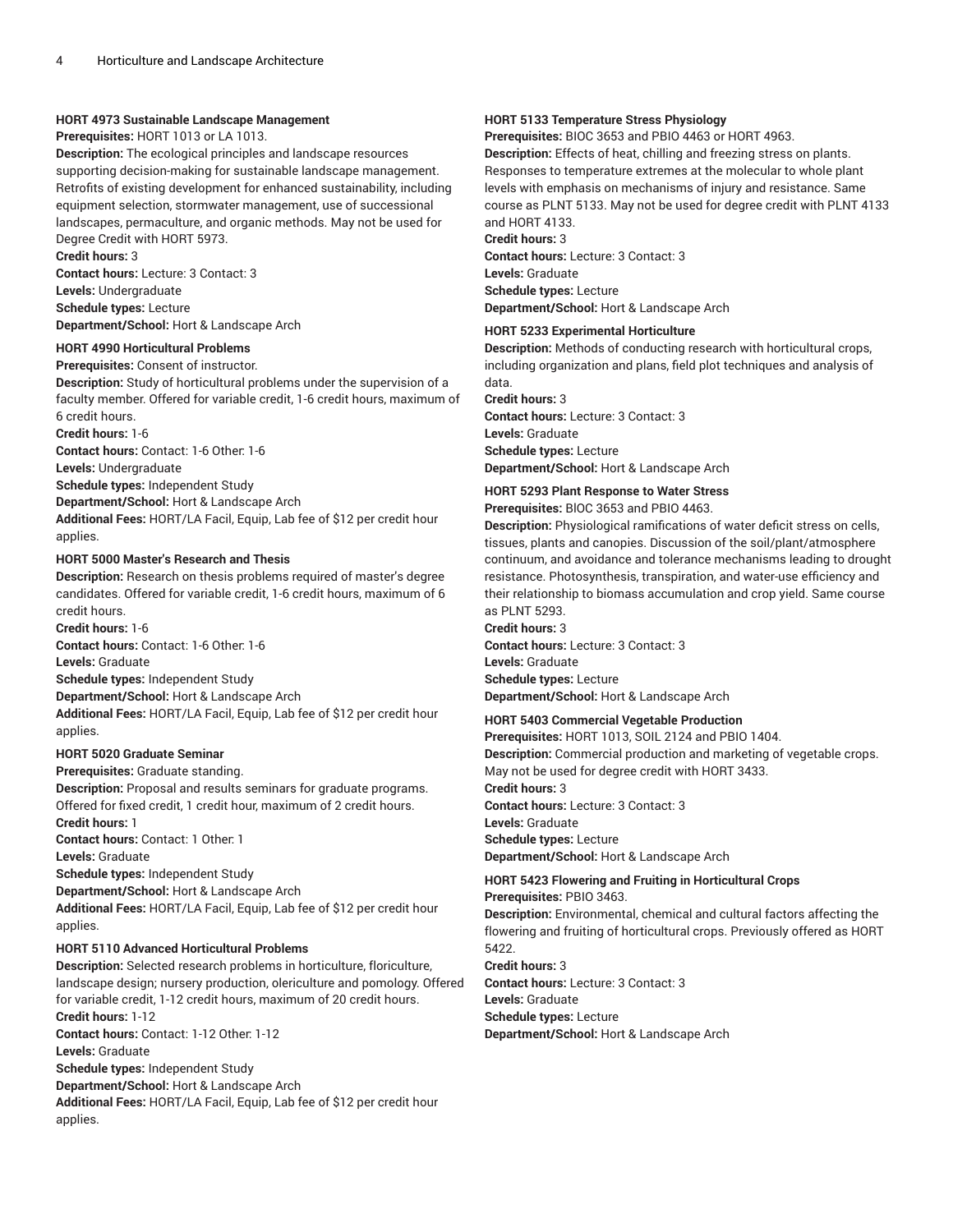## **HORT 5433 Postharvest Physiology**

**Prerequisites:** BOT 3463 and BOT 3460.

**Description:** Physiological causes for post-harvest changes in horticultural crops (ripening and senescence) and the basis for certain postharvest treatments (precooling at harvest, controlled atmosphere storage, refrigeration, and packaging techniques). Commodity-specific postharvest phenomena.

**Credit hours:** 3

**Contact hours:** Lecture: 3 Contact: 3 **Levels:** Graduate

**Schedule types:** Lecture

**Department/School:** Hort & Landscape Arch

**Additional Fees:** HORT/LA Facil, Equip, Lab fee of \$12 per credit hour applies.

#### **HORT 5443 Basic Laboratory Experimentation**

**Description:** Principles and theory of safe laboratory practice and experimentation. Techniques for developing and optimizing plant sample acquisition, extraction and analysis protocols. Theory of operation and maintenance of common laboratory instrumentation (pH measurement, solid and liquid analytical measurement, temperature measurement, spectrophotometry, HPLC, GC). Laboratory provides hands-on experience for integrated protocol development and instrument use. **Credit hours:** 3

**Contact hours:** Lecture: 2 Lab: 3 Contact: 5

**Levels:** Graduate

**Schedule types:** Lab, Lecture, Combined lecture and lab **Department/School:** Hort & Landscape Arch

#### **HORT 5453 Turfgrass Physiology and Ecology**

**Prerequisites:** HORT 3153, PBIO 1404.

**Description:** A study of the relationship between turf physiology and modern turf management practices. Concepts of stand ecology with emphasis on species dominance in stressful environments. May not be used for degree credit with HORT 4453.

**Credit hours:** 3 **Contact hours:** Lecture: 3 Contact: 3 **Levels:** Graduate **Schedule types:** Lecture

**Department/School:** Hort & Landscape Arch

#### **HORT 5493 Athletic Field Management**

#### **Prerequisites:** HORT 3153.

**Description:** Principles, practices and challenges associated with natural turf- covered athletic field management; field construction, maintenance and evaluation of playing surface quality; soil physical properties influencing management and field use, construction and maintenance materials specification, and traction, hardness and ball response factors. Offered in combination with HORT 4493. No credit for both HORT 4493 and HORT 5493. **Credit hours:** 3

**Contact hours:** Lecture: 3 Contact: 3 **Levels:** Graduate **Schedule types:** Lecture **Department/School:** Hort & Landscape Arch

### **HORT 5543 Sustainable Nursery Production**

**Prerequisites:** HORT 2613 and SOIL 2124.

**Description:** Sustainable commercial production of field and container grown woody ornamental crops. No credit for both HORT 4543 and HORT 5543.

**Credit hours:** 3 **Contact hours:** Lecture: 3 Contact: 3 **Levels:** Graduate **Schedule types:** Lecture

**Department/School:** Hort & Landscape Arch

## **HORT 5713 Public Garden Management**

**Prerequisites:** HORT 1013.

**Description:** Issues and methods in public garden management, including database management of collections, conservation of native species, grant writing, volunteer coordination, computerized mapping systems, master planning, and other topics pertaining to a career in public horticulture. Field trips required. May not be used for degree credit with HORT 4713.

#### **Credit hours:** 3

**Contact hours:** Lecture: 1 Lab: 4 Contact: 5 **Levels:** Graduate **Schedule types:** Lab, Lecture, Combined lecture and lab **Department/School:** Hort & Landscape Arch

#### **HORT 5901 Horticulture in Controlled Environments Laboratory Prerequisites:** HORT 4903 or concurrent enrollment.

**Description:** Hands-on experiences and virtual field trips designed to reinforce principles discussed in HORT 4903, and to develop skill sets important to successful implementation of horticultural practices in controlled environments. May not be used for Degree Credit with HORT 4901.

**Credit hours:** 1 **Contact hours:** Lab: 2 Contact: 2 **Levels:** Graduate **Schedule types:** Lab **Department/School:** Hort & Landscape Arch

#### **HORT 5903 Horticulture in Controlled Environments**

**Prerequisites:** CHEM 1215 and HORT 3113.

**Description:** Designing, constructing, monitoring, and manipulating controlled environments for efficient horticultural production. May not be used for degree credit for HORT 4903.

**Credit hours:** 3

**Contact hours:** Lecture: 3 Contact: 3 **Levels:** Graduate **Schedule types:** Lecture **Department/School:** Hort & Landscape Arch

**HORT 5943 International Horticulture**

**Prerequisites:** HORT 1013.

**Description:** Overview of the horticulture industry worldwide. Export, marketing, and international trade issues in a global horticulture context. Individual country analyses of specific fruit, vegetable and ornamental crops. May not be used for Degree Credit with HORT 4943.

**Credit hours:** 3

**Contact hours:** Lecture: 3 Contact: 3

**Levels:** Graduate

**Schedule types:** Lecture

**Department/School:** Hort & Landscape Arch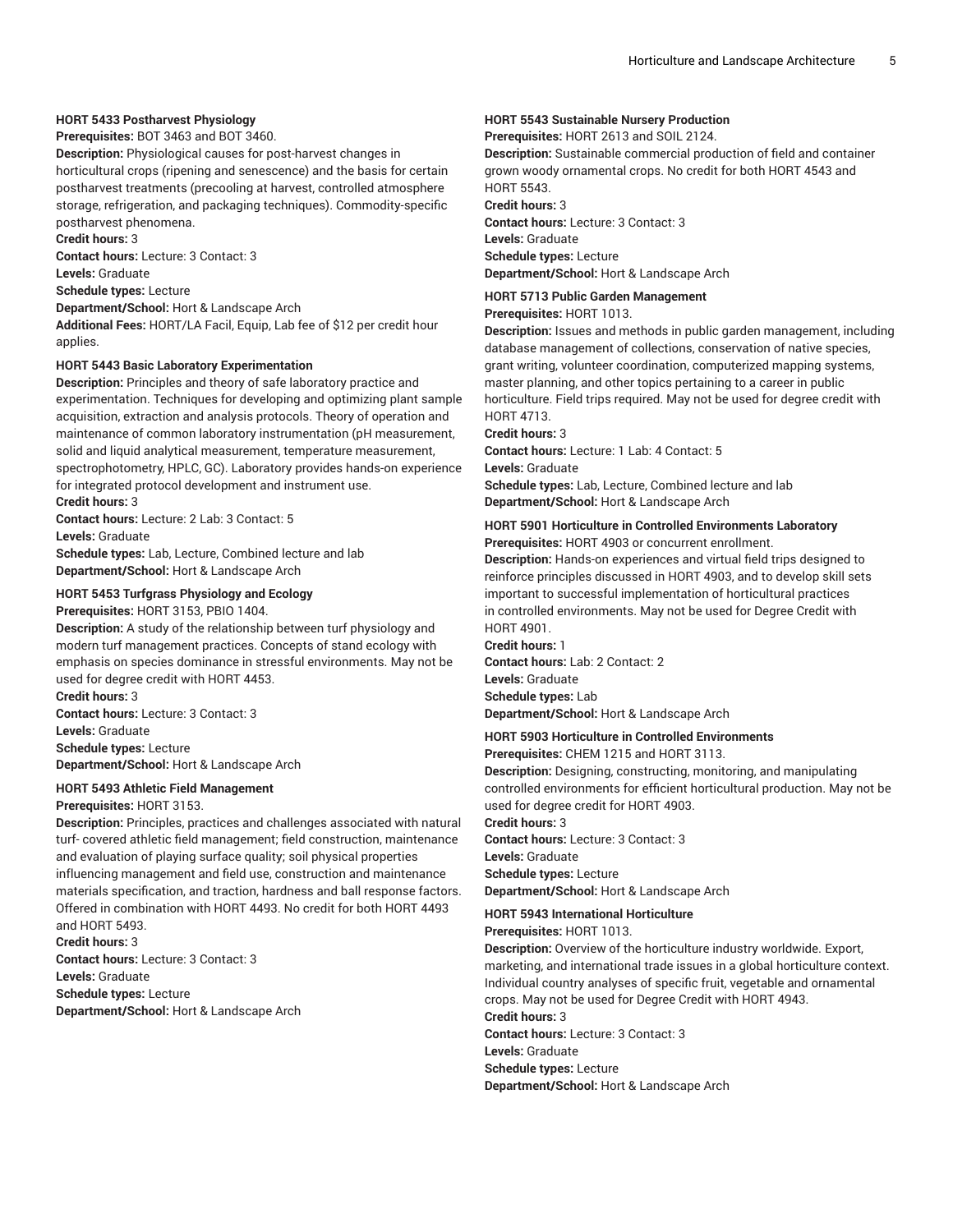## **HORT 5953 Plant Growth and Development**

**Prerequisites:** HORT 1013 and PBIO 1404.

**Description:** Plant embryogenesis and organogenesis; growth and development of shoots and reproductive structures; plant development processes including shoot expansion and dormancy as influenced by temperature, light, and other environmental factors. May not be offered for degree credit with HORT 4953.

**Credit hours:** 3

**Contact hours:** Lecture: 3 Contact: 3 **Levels:** Graduate **Schedule types:** Lecture

**Department/School:** Hort & Landscape Arch

## **HORT 5963 Horticulture Physiology**

**Prerequisites:** CHEM 1215 and BIOL 1114.

**Description:** Physiology of horticultural plants, including water relations, respiration, photosynthesis, and growth and development. Offered in combination with HORT 4963. May not be used for degree credit with HORT 4963.

**Credit hours:** 3

**Contact hours:** Lecture: 3 Contact: 3 **Levels:** Graduate

**Schedule types:** Lecture

**Department/School:** Hort & Landscape Arch

**Additional Fees:** HORT/LA Facil, Equip, Lab fee of \$12 per credit hour applies.

## **HORT 5973 Sustainable Landscape Management**

**Prerequisites:** HORT 1013 and LA 1013.

**Description:** The ecological principles and landscape resources supporting decision-making for sustainable landscape management. Retrofits of existing development for enhanced sustainability, including equipment selection, stormwater management, use of successional landscapes, permaculture, and organic methods. No credit for both HORT 4973 and HORT 5973.

**Credit hours:** 3 **Contact hours:** Lecture: 3 Contact: 3 **Levels:** Graduate **Schedule types:** Lecture **Department/School:** Hort & Landscape Arch

**HORT 6000 Doctoral Rsch & Dissertation**

**Description:** Research on dissertation problems required of PhD candidates in multidisciplinary programs. Offered for variable credit, 1-12 credit hours, maximum of 30 credit hours. **Credit hours:** 1-12

**Contact hours:** Contact: 1-12 Other: 1-12

**Levels:** Graduate

**Schedule types:** Independent Study

**Department/School:** Hort & Landscape Arch

**Additional Fees:** HORT/LA Facil, Equip, Lab fee of \$12 per credit hour applies.

## **LA 1013 Introduction to Landscape Architecture and Landscape Management**

**Description:** An overview of the field of landscape architecture and landscape management with an emphasis on the application of artistic and scientific principles of design, planning and management of natural and built environments.

**Credit hours:** 3

**Contact hours:** Lecture: 3 Contact: 3

**Levels:** Undergraduate

**Schedule types:** Lecture

**Department/School:** Hort & Landscape Arch

**Additional Fees:** HORT/LA Facil, Equip, Lab fee of \$12 per credit hour applies.

## **LA 2213 Visual Communication I for Landscape Architecture**

**Description:** The practice and application of drafting, freehand sketching, design vocabulary, and design concepts to explore, communicate, and represent built and imagined landscapes. Previously offered as LA 2002. **Credit hours:** 3

**Contact hours:** Lecture: 2 Lab: 3 Contact: 5 **Levels:** Undergraduate

**Schedule types:** Lab, Lecture, Combined lecture and lab

**Department/School:** Hort & Landscape Arch

**Additional Fees:** HORT/LA Facil, Equip, Lab fee of \$12 per credit hour applies.

## **LA 2223 Visual Communication II for Landscape Architecture**

**Description:** Visual journaling and communication. The practice and application of delineation techniques and computer based multimedia for conveying information and conceptual ideas about landscape through the development of understandable graphic presentations. Previously offered as LA 3002.

#### **Credit hours:** 3

**Contact hours:** Lecture: 2 Lab: 3 Contact: 5

**Levels:** Undergraduate

**Schedule types:** Lab, Lecture, Combined lecture and lab

**Department/School:** Hort & Landscape Arch

**Additional Fees:** HORT/LA Facil, Equip, Lab fee of \$12 per credit hour applies.

## **LA 2323 Computer-Aided Design**

**Description:** Introduction to computer operating systems. Principles of electronic drafting and visual communication techniques related to the landscape for two-dimensional and three-dimensional systems. Previously offered as LA 1122.

**Credit hours:** 3

**Contact hours:** Lecture: 2 Lab: 2 Contact: 4

**Levels:** Undergraduate

**Schedule types:** Lab, Lecture, Combined lecture and lab

**Department/School:** Hort & Landscape Arch

**Additional Fees:** HORT/LA Facil, Equip, Lab fee of \$12 per credit hour applies.

## **LA 2513 Native American Symbolism in Landscape Design (D)**

**Description:** Study of cultural diversity through Native American symbolism and application of these symbols as design elements relating to functional and aesthetic qualities in landscape design. **Credit hours:** 3

**Contact hours:** Lecture: 2 Lab: 3 Contact: 5

**Levels:** Undergraduate

**Schedule types:** Lab, Lecture, Combined lecture and lab

**Department/School:** Hort & Landscape Arch

**General Education and other Course Attributes:** Diversity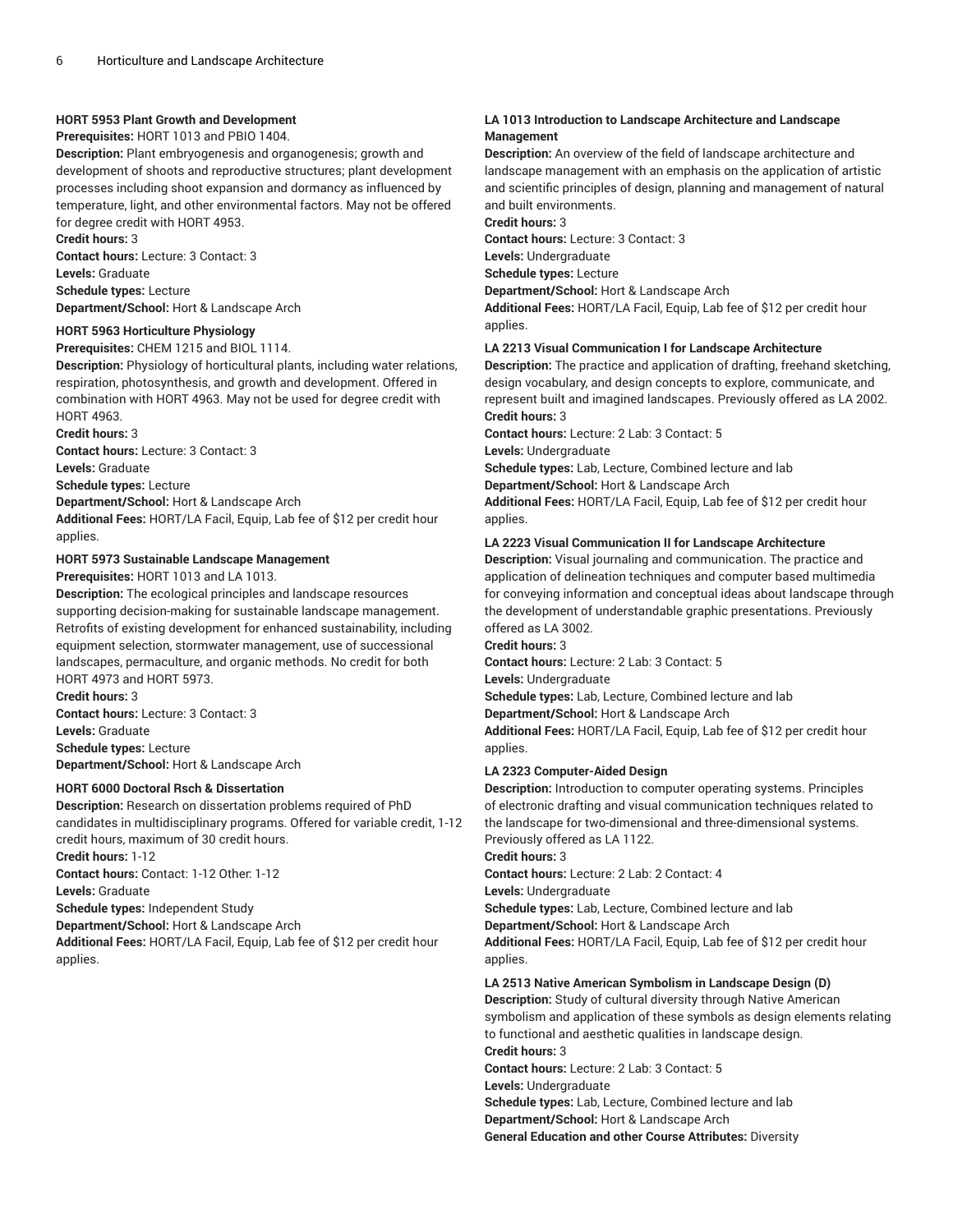## **LA 2523 Garden Design in Harmony with Local Ecology**

**Description:** History, theory, and practice of creating gardens in harmony with local ecology to express aesthetic and cultural values of individuals and societies. Environmental aspects of place related to design form and expression.

**Credit hours:** 3

**Contact hours:** Lecture: 2 Lab: 3 Contact: 5 **Levels:** Undergraduate **Schedule types:** Lab, Lecture, Combined lecture and lab **Department/School:** Hort & Landscape Arch

#### **LA 3010 Internship in Landscape Architecture**

**Prerequisites:** 45 credit hours and consent of internship chairperson. **Description:** Supervised work experience with approved public or private employers in landscape architecture or related fields. May not be substituted for other required courses. Graded on a pass-fail basis. Offered for variable credit, 1-7 credit hours, maximum of 10 credit hours. **Credit hours:** 1-7

**Contact hours:** Contact: 1-7 Other: 1-7

**Levels:** Undergraduate

**Schedule types:** Independent Study

**Department/School:** Hort & Landscape Arch

**Additional Fees:** HORT/LA Facil, Equip, Lab fee of \$12 per credit hour applies.

## **LA 3112 Landscape Architecture National Survey**

**Prerequisites:** LA 3315.

**Description:** Examination and exposure to the state of landscape architecture practice and issues critical to profession. Includes 4- to 6 day out-of-state field trip component to the city hosting the American Society of Landscape Architects National Convention, observation of nationally recognized built works, participation in the convention and networking with professionals from across the country. Includes pre-trip research and post-trip documentation. Required for third-year landscape architecture students.

**Credit hours:** 2 **Contact hours:** Lecture: 2 Contact: 2

**Levels:** Undergraduate

**Schedule types:** Lecture

**Department/School:** Hort & Landscape Arch

#### **LA 3315 Studio I: Principles and Theory of Design**

**Prerequisites:** LA 1013, LA 2223 and concurrent enrollment in LA 2323. **Description:** Introduction to basic elements, principles, and theory of design. Exploration of design process, both 2D and 3D form, spatial organization, and temporal nature of landscape. Applied projects in small scale landscape design. Previously offered as LA 3314 and LA 3773. **Credit hours:** 5

**Contact hours:** Lecture: 2 Lab: 9 Contact: 11

**Levels:** Undergraduate

**Schedule types:** Lab, Lecture, Combined lecture and lab

**Department/School:** Hort & Landscape Arch

**Additional Fees:** HORT/LA Facil, Equip, Lab fee of \$12 per credit hour applies.

## **LA 3325 Studio 2: Site Design**

## **Prerequisites:** LA 3315.

**Description:** Design process, site inventory and analysis as it relates to physical and social site design. Place making, experiential, behavioral, and environmental considerations among several issues to be examined. Applied projects will focus on residential design, site design and design development. Previously offered as LA 3324 and LA 4013.

## **Credit hours:** 5

**Contact hours:** Lecture: 2 Lab: 9 Contact: 11

**Levels:** Undergraduate

**Schedule types:** Lab, Lecture, Combined lecture and lab

**Department/School:** Hort & Landscape Arch

**Additional Fees:** HORT/LA Facil, Equip, Lab fee of \$12 per credit hour applies.

#### **LA 3673 History and Theory of Landscape Architecture (H)**

**Description:** Introduction to the history of the built environment from ancient to contemporary time that has created the styles of historical significance in landscape architecture. Examination of the social, philosophical, cultural, economic, political, and environmental conditions of the built environment within design theory.

**Credit hours:** 3

**Contact hours:** Lecture: 3 Contact: 3 **Levels:** Undergraduate **Schedule types:** Lecture **Department/School:** Hort & Landscape Arch **General Education and other Course Attributes:** Humanities

## **LA 3682 Professional Practice & Office Procedure**

**Description:** Ethics, office practice and procedure. Contract documents and specifications relating to landscape architecture. Previously offered as HORT 3682.

**Credit hours:** 2 **Contact hours:** Lecture: 2 Contact: 2 **Levels:** Undergraduate **Schedule types:** Lecture **Department/School:** Hort & Landscape Arch

## **LA 3884 Architectural Construction 1: Site Grading**

**Prerequisites:** LA 2323 and MCAG 2313.

**Description:** Review mechanical drafting and lettering techniques, understanding contours, principles of stormwater runoff, site grading and earthwork calculations, methods of managing stormwater runoff, erosion control, introduction to paving and drainage construction materials, specifications, cost estimating. Computer applications and hand graphics used for projects. Previously offered as LA 3883.

## **Credit hours:** 4

**Contact hours:** Lecture: 2 Lab: 4 Contact: 6

**Levels:** Undergraduate

**Schedule types:** Lab, Lecture, Combined lecture and lab

**Department/School:** Hort & Landscape Arch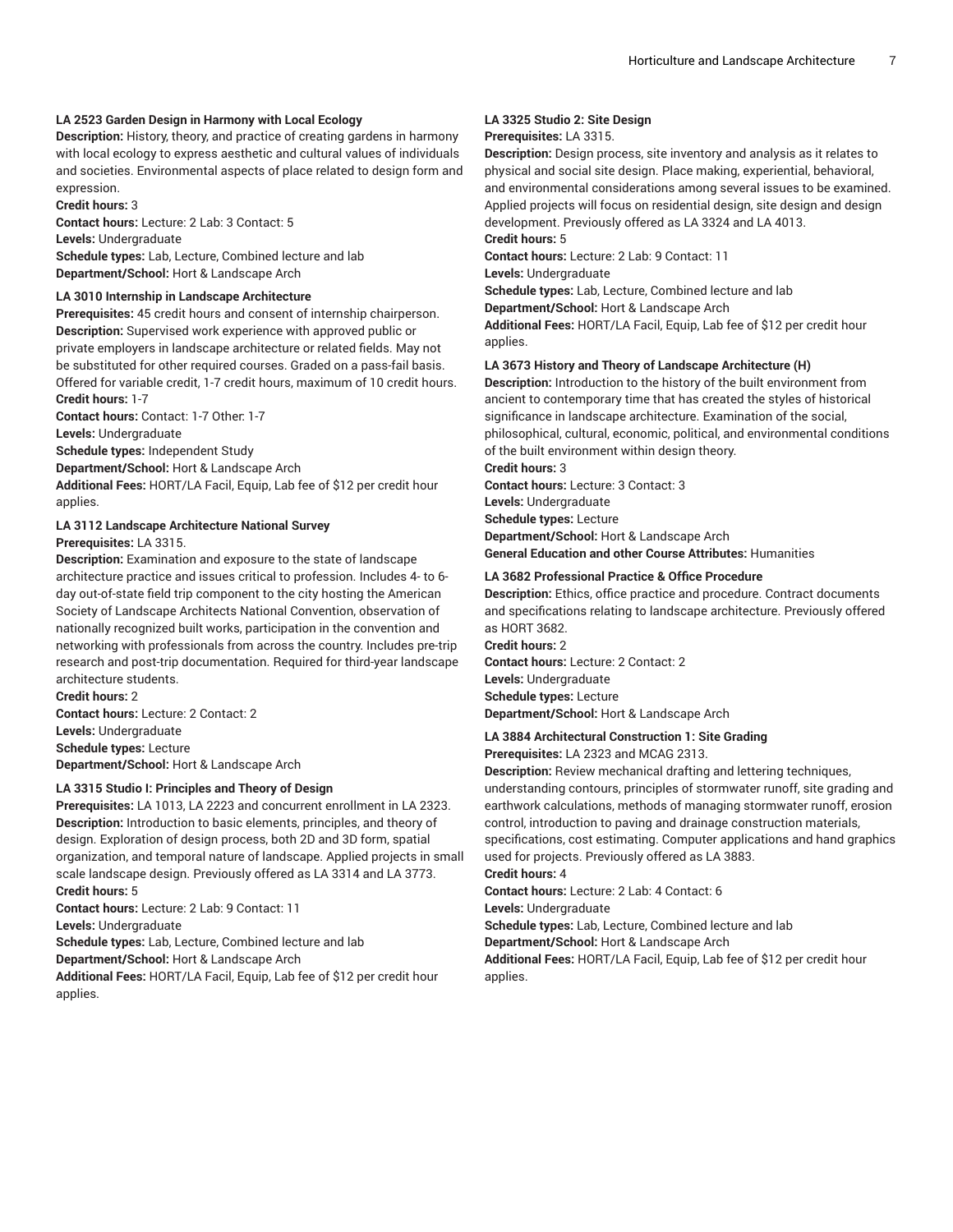## **LA 3894 Landscape Architectural Construction II: Sustainable Applications**

**Prerequisites:** LA 2323 and LA 3884.

**Description:** Sustainable stormwater management practices, including green roofs, rain gardens, pervious paving, bioretention, bioswales, riparian buffers, infiltration trenches, water conservation, and green streets. Introduction to sustainable materials and their applications. Computer applications and hand graphics used for projects. Previously offered as LA 3893.

**Credit hours:** 4

**Contact hours:** Lecture: 2 Lab: 4 Contact: 6

**Levels:** Undergraduate

**Schedule types:** Lab, Lecture, Combined lecture and lab

**Department/School:** Hort & Landscape Arch

**Additional Fees:** HORT/LA Facil, Equip, Lab fee of \$12 per credit hour applies.

## **LA 4010 Special Topics in Landscape Architecture**

**Description:** New and emerging areas of study in Landscape Architecture. Offered for variable credit, 1-4 credit hours, maximum of 9 credit hours. **Credit hours:** 1-4

**Contact hours:** Lecture: 1-4 Contact: 1-4

**Levels:** Undergraduate

**Schedule types:** Lecture

**Department/School:** Hort & Landscape Arch

## **LA 4034 Landscape Planting Design**

**Prerequisites:** LA 3325, and HORT 2613.

**Description:** Plants in the landscape as aesthetic and functional elements. Environmental enhancement by and for plants. Preparation of planting sketches, plans and specifications. Previously offered as LA 4033.

**Credit hours:** 4

**Contact hours:** Lecture: 2 Lab: 4 Contact: 6 **Levels:** Undergraduate **Schedule types:** Lab, Lecture, Combined lecture and lab **Department/School:** Hort & Landscape Arch **Additional Fees:** HORT/LA Facil, Equip, Lab fee of \$12 per credit hour applies.

#### **LA 4053 International Experience in Landscape Architecture - Asia (I) Prerequisites:** Consent of appropriate faculty member.

**Description:** Participation in a formal or informal educational experience related with landscape architecture in Asia. **Credit hours:** 3 **Contact hours:** Lecture: 3 Contact: 3

**Levels:** Undergraduate

**Schedule types:** Lecture **Department/School:** Hort & Landscape Arch

**General Education and other Course Attributes:** International Dimension

## **LA 4063 International Experience in Landscape Architecture - Peru (I)**

**Prerequisites:** Consent of appropriate faculty member. **Description:** Participation in a formal or informal educational experience related with landscape architecture in Peru. **Credit hours:** 3 **Contact hours:** Lecture: 3 Contact: 3 **Levels:** Undergraduate **Schedule types:** Lecture **Department/School:** Hort & Landscape Arch **General Education and other Course Attributes:** International Dimension

## **LA 4112 Landscape Architecture Career Survey Prerequisites:** LA 4415.

**Description:** Examination and exposure to built works and landscape architecture professional offices with diverse practices and market niches. Targeted networking and career exploration opportunities for students. Includes a 4- to 6-day out-of-state regional field trip component, pre-trip research, and post-trip documentation. Required for fourth-year landscape architecture students.

**Credit hours:** 2

**Contact hours:** Contact: 2 Other: 2 **Levels:** Undergraduate **Schedule types:** Independent Study **Department/School:** Hort & Landscape Arch

## **LA 4415 Studio III: Recreation and Open Space Design**

**Prerequisites:** LA 3325, LA 3884.

**Description:** Recreation and play, the interface of nature, human-kind and land ethic. Applied projects will address structured and nature play, active and passive parks, open space planning, and natural landscapes. Previously offered as LA 4414 and LA 4023.

**Credit hours:** 5

**Contact hours:** Lecture: 2 Lab: 9 Contact: 11

**Levels:** Undergraduate

**Schedule types:** Lab, Lecture, Combined lecture and lab

**Department/School:** Hort & Landscape Arch

**Additional Fees:** HORT/LA Facil, Equip, Lab fee of \$12 per credit hour applies.

## **LA 4423 Planning and Design for Sustainable Landscapes**

**Prerequisites:** For LA students, LA 3894. For all other students, NREM 3013 or NREM 2013 and SOIL 2124.

**Description:** Explore the origins of sustainability as a basis for understanding how to improve the planning and design of natural and cultural environments in the practice of landscape architecture. **Credit hours:** 3

**Contact hours:** Lecture: 3 Contact: 3 **Levels:** Undergraduate

**Schedule types:** Lecture

**Department/School:** Hort & Landscape Arch

## **LA 4425 Studio 4: Landscape Ecology and Design**

#### **Prerequisites:** LA 4415.

**Description:** Studio design of medium to large scale landscape architectural projects with emphasis on exploration of aesthetic qualities emerging from the application of ecological design principles, natural systems, and environmental functions. Introduction to individuals who have inspired ecological landscape design and planning.

**Credit hours:** 5

**Contact hours:** Lecture: 2 Lab: 9 Contact: 11

**Levels:** Undergraduate

**Schedule types:** Lab, Lecture, Combined lecture and lab

**Department/School:** Hort & Landscape Arch